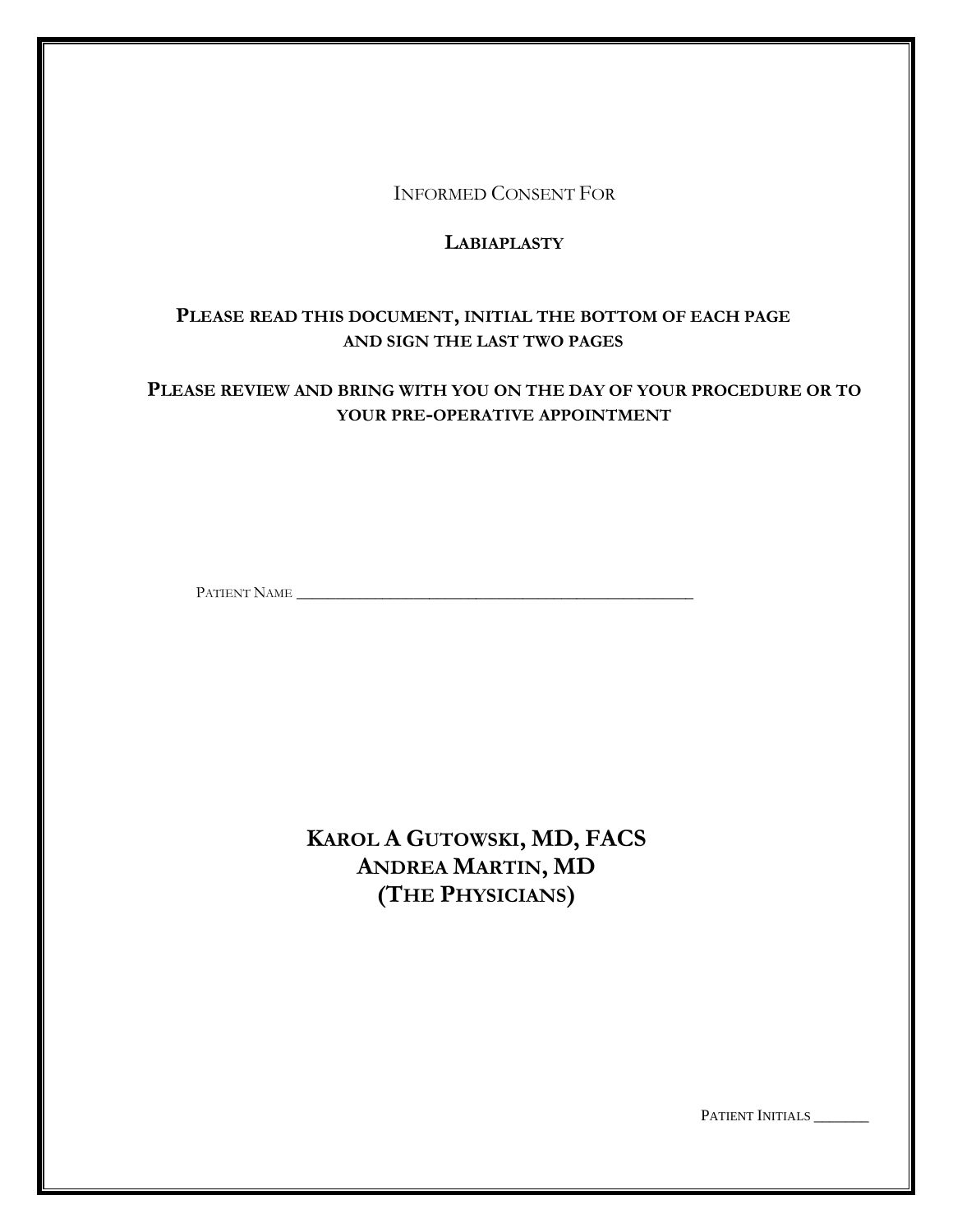#### **INSTRUCTIONS**

This is an informed-consent document that has been prepared to help your plastic surgeon inform you about the risks and alternative treatments of labiaplasty surgery, which may include any combination of modification of the labia majora, labia minora, mons, pubic area, as well as liposuction.

It is important that you **read this information carefully and completely**. Please **initial each page**, indicating that you have read the page and **sign the consent for surgery** as proposed by your plastic surgeon.

#### **INTRODUCTION**

**Labiaplasty** is a surgical procedure to remove excess skin and tissue from the gential area and is offered to women with excessive, redundant labia or tissue who suffer from unsightly contour and/or physical discomfort (ex.: pinching or chafing when sitting or walking, hindrance during intromission, and difficulty maintaining hygiene during menses or after defecation).

The term labiaplasty refers to the reduction in size of the labia minora. The labia minora are the bands of tissue on either side of the vagina that are directly inside the labia majora. These two flaps of skin extend down from the clitoris. Hormonal changes in the body brought on by pregnancy, puberty, menopause and age, can cause enlargement and darken the color of this tissues. Many women find these changes particularly disturbing as they may be obvious to them and their sexual partners. In some cases the labia minora can become so large that they will interfere with sexual intercourse. Labiaplasty is one of the most common genital rejuvenation procedures performed. The procedure involves cutting away the excess tissue and closing the incision. The aim of the surgery is to reduce the labia minora and not to totally remove them. Similarly, reduction of the labia majora, mons, or perineum, may also be included, with the same indications.

### **ALTERNATIVE TREATMENTS**

Alternative forms of management consist of not treating the areas of excess skin and tissue.

### **RISKS OF LABIAPLASTY SURGERY**

Every surgical procedure involves a certain amount of risk and it is important that you understand the risks involved with ear surgery. An individual's choice to undergo a surgical procedure is based on the comparison of the potential risks to benefits. Although the majority of patients do not experience the following complications, you should discuss each of them with your plastic surgeon to make sure you understand the risks of surgery.

**Bleeding**- It is possible, though unusual, to experience a bleeding episode during or after surgery. Should post-operative bleeding occur, it may require emergency treatment to stop, drain accumulated blood or blood transfusion. Do not take any aspirin or anti-inflammatory medications for two weeks before surgery, as this may increase the risk of bleeding. Non-prescription "herbs" and dietary supplements can increase the risk of surgical bleeding, and should also be stopped (See "Medications To Avoid").

**Infection** - Infection is unusual after this type of surgery. Should an infection occur, treatment including antibiotics or additional surgery may be necessary.

**Pain**- Chronic pain may occur very infrequently from nerves becoming trapped in scar tissue after body contouring surgery.

Page 2 of 7 **Patient Initials** 130122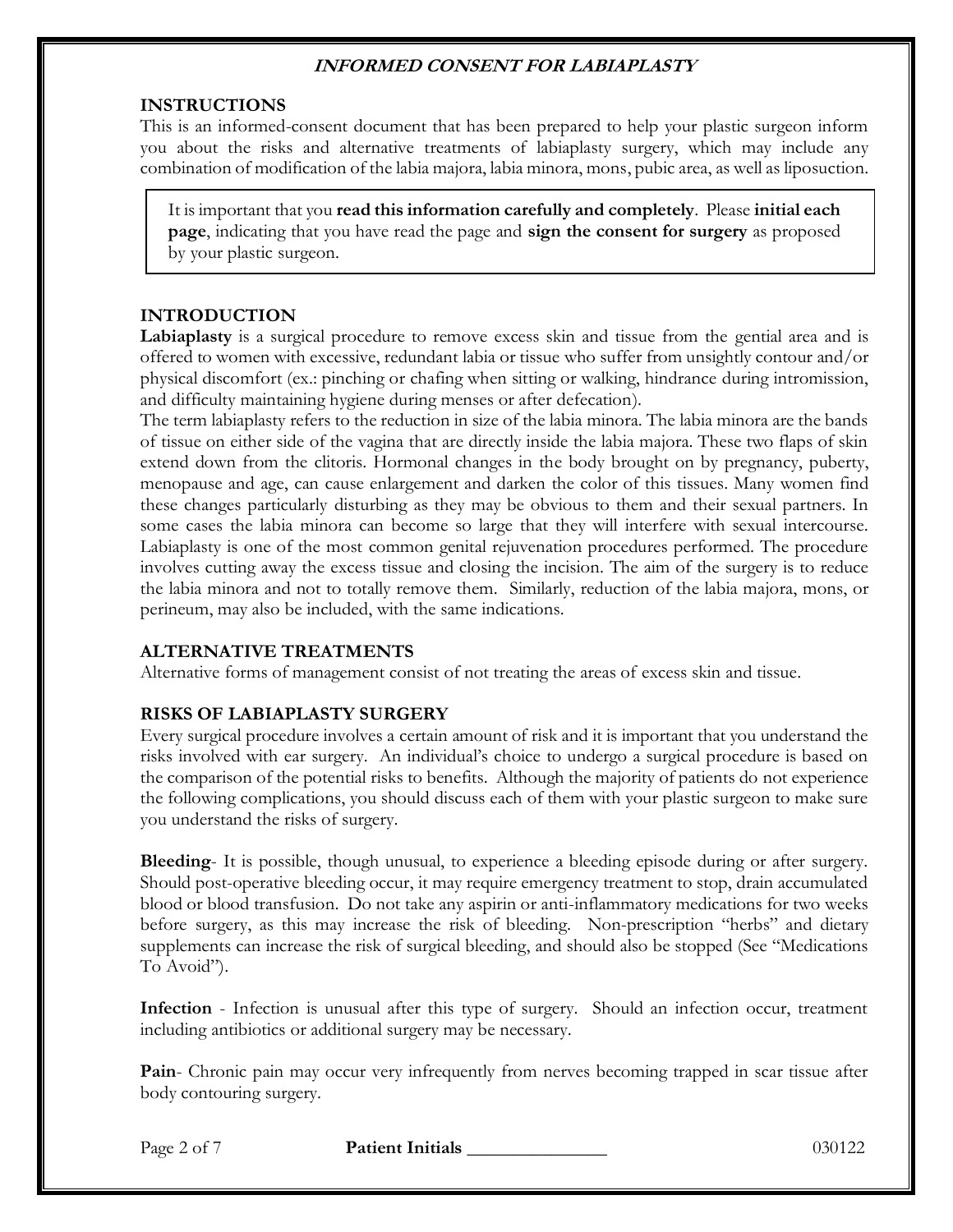**Change in skin sensation**- Diminished (or loss of) sensation in the genital area may occur. This is usually temporary, but may be permanent.

**Skin contour irregularities and discoloration**- Contour irregularities and depressions may occur after labiaplasty surgery. Visible and palpable wrinkling of skin can occur. The skin in the treated area may change color.

**Sexual dysfunction**- Although uncommon, in some cases, the size or shape of the new labia, or the resulting scars, or other factors, may make sexual activity uncomfortable or painful. While this is usually temporary, it is possible that it could be permanent.

**Skin scarring** - Excessive scarring is uncommon. In rare cases, abnormal scars may result. Scars may be unattractive, thickened and/or a different color than surrounding skin. Occasionally, the scars may become wide and stretched causing webbing of the skin. Additional treatments including surgery may be necessary to treat abnormal scarring.

**Surgical anesthesia**- Both local and general anesthesia involves risk. There is the possibility of complications, injury, and even death from all forms of surgical anesthesia or sedation.

**Asymmetry**- Most patients have asymmetry of their labia. While symmetry is always the goal, perfect symmetrical may not be achieved from surgery.

**Tissue distortion** – Treated areas may stretch or become distorted over time. This may require further surgery.

**Seroma**- Fluid accumulations infrequently occur under the skin in the operative area. Should this problem occur, it may require additional procedures for drainage of fluid.

**Delayed healing**- Wound disruption or delayed wound healing is possible. Some areas of the body may not heal normally and may take a long time to heal. Some areas of skin may die, resulting in wound formation. This may require frequent dressing changes or further surgery to remove the nonhealed tissue.

### **Smokers have a greater risk of skin loss and wound healing complications.**

**Allergic reactions**- In rare cases, local allergies to tape, suture material, or topical preparations have been reported. Systemic reactions which are more serious may occur to drugs used during surgery and prescription medications. Allergic reactions may require additional treatment.

**Blood clots**- Blood clots in the veins of the arms, legs, or pelvis and may result from surgery or immobilization. These clots may cause problems with the veins or may break off and flow to the lungs where they may cause serious breathing problems.

**Pulmonary complications**- Pulmonary (lung and breathing) complications may occur from both blood clots (pulmonary emboli) and partial collapse of the lungs after general anesthesia. Should either

Page 3 of 7 **Patient Initials** 130122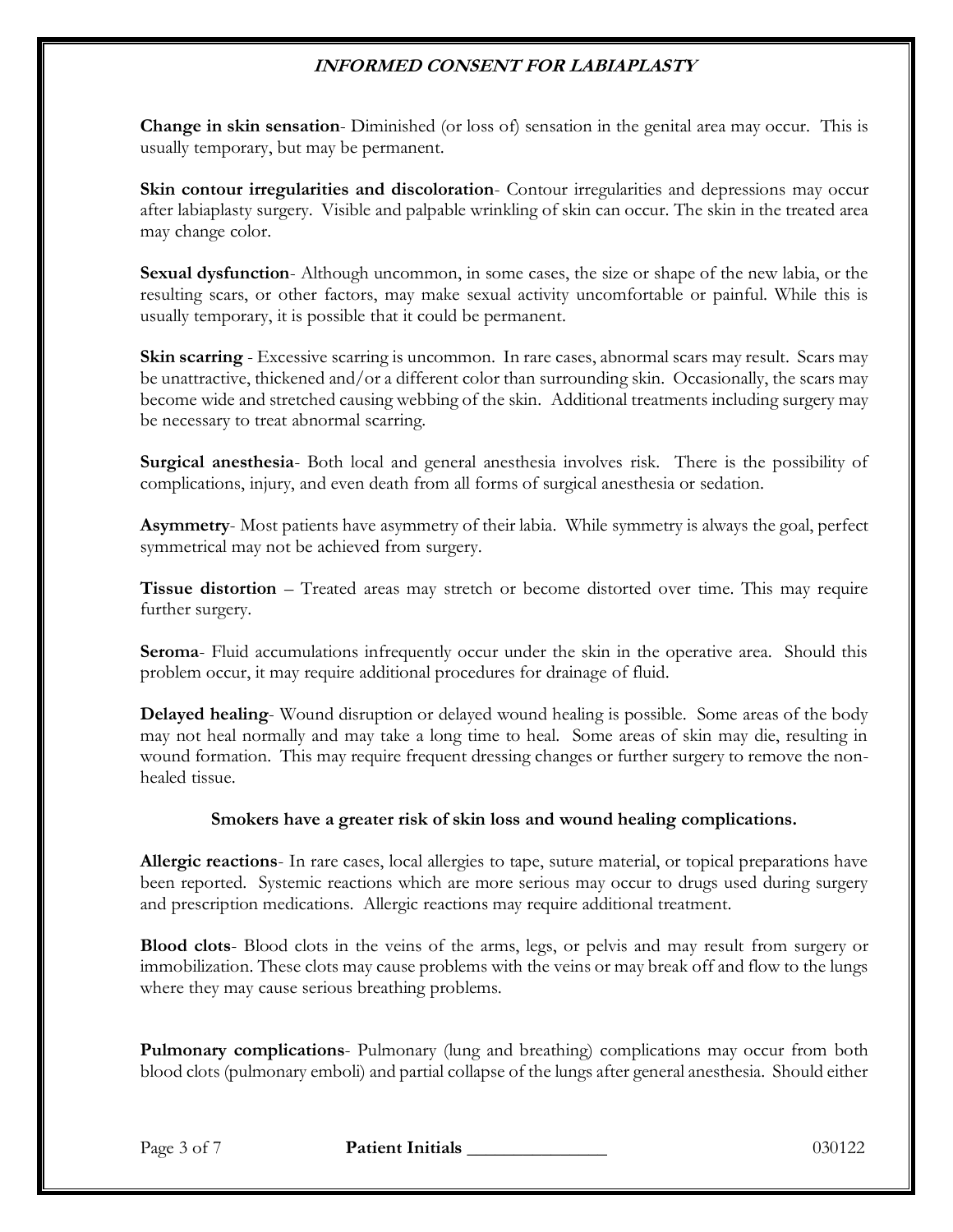of these complications occur, you may require hospitalization and additional treatment. Pulmonary emboli can be life-threatening or fatal in some circumstances.

**Long term effects**- Subsequent alterations in labia minora, labia majora and mons may occur as the result of aging, weight loss or gain, pregnancy, or other circumstances not related to surgery.

**Deeper sutures**- Some surgical techniques use deep sutures. These sutures may be noticed by the patient following surgery. Sutures may spontaneously poke through the skin, be visible, or produce irritation that requires removal.

**Prolonged Swelling**- In some cases, the tissue may swell more than expected after surgery and may stay swollen. This may not improve and may require further treatment. It is more likely to happen in the arms and legs and less likely elsewhere in the body.

**Other-** You may be disappointed with the results of surgery. Infrequently, it is necessary to perform additional surgery to improve your results.

### **ADDITIONAL SURGERY**

Should complications occur, additional surgery or other treatments may be necessary. Other complications and risks can occur but are even more uncommon. The practice of medicine and surgery is not an exact science. Although good results are expected, there is no guarantee or warranty expressed or implied, on the results that may be obtained.

### **HEALTH INSURANCE**

Most health insurance companies exclude coverage for cosmetic surgical operations such as labiaplasty or any complications that might occur from surgery. Please carefully review your health insurance subscriber-information pamphlet.

### **FINANCIAL RESPONSIBILITIES**

The cost of surgery involves several charges for the services provided. The total includes fees charged by your doctor, the cost of surgical supplies, anesthesia, laboratory tests, and possible outpatient hospital charges, depending on where the surgery is performed. Depending on whether the cost of surgery is covered by an insurance plan, you will be responsible for necessary co-payments, deductibles, and charges not covered. Additional costs may occur should complications develop from the surgery. Secondary surgery or hospital day-surgery charges involved with revisionary surgery would also be your responsibility.

### **DISCLAIMER**

Informed consent documents are used to communicate information about the proposed treatment of a condition along with disclosure of risks and alternative forms of treatment(s). The informed consent process attempts to define principles of risk disclosure that should generally meet the needs of most patients in most circumstances.

However, informed consent documents should not be considered all-inclusive in defining other methods of care and risks encountered.

Informed consent documents are not intended to define or serve as the standard of medical care. Standards of medical care are determined based on all the facts involved in an individual case and

Page 4 of 7 **Patient Initials 1996 Page 4 of 7** 030122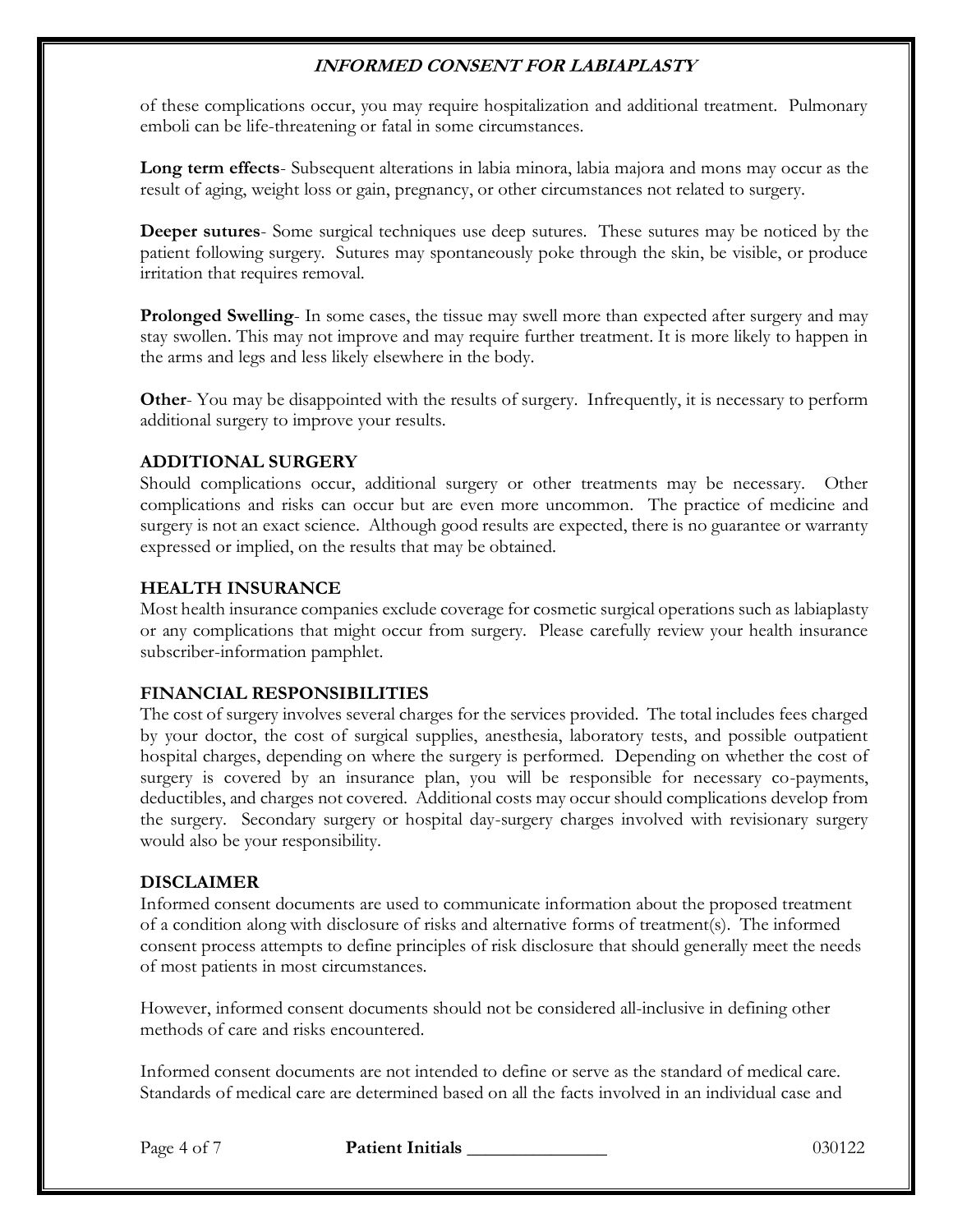are subject to change as scientific knowledge and technology advance and as practice patterns evolve.

**It is important that you read the above information carefully and have all your questions answered before signing the consent on the next page.**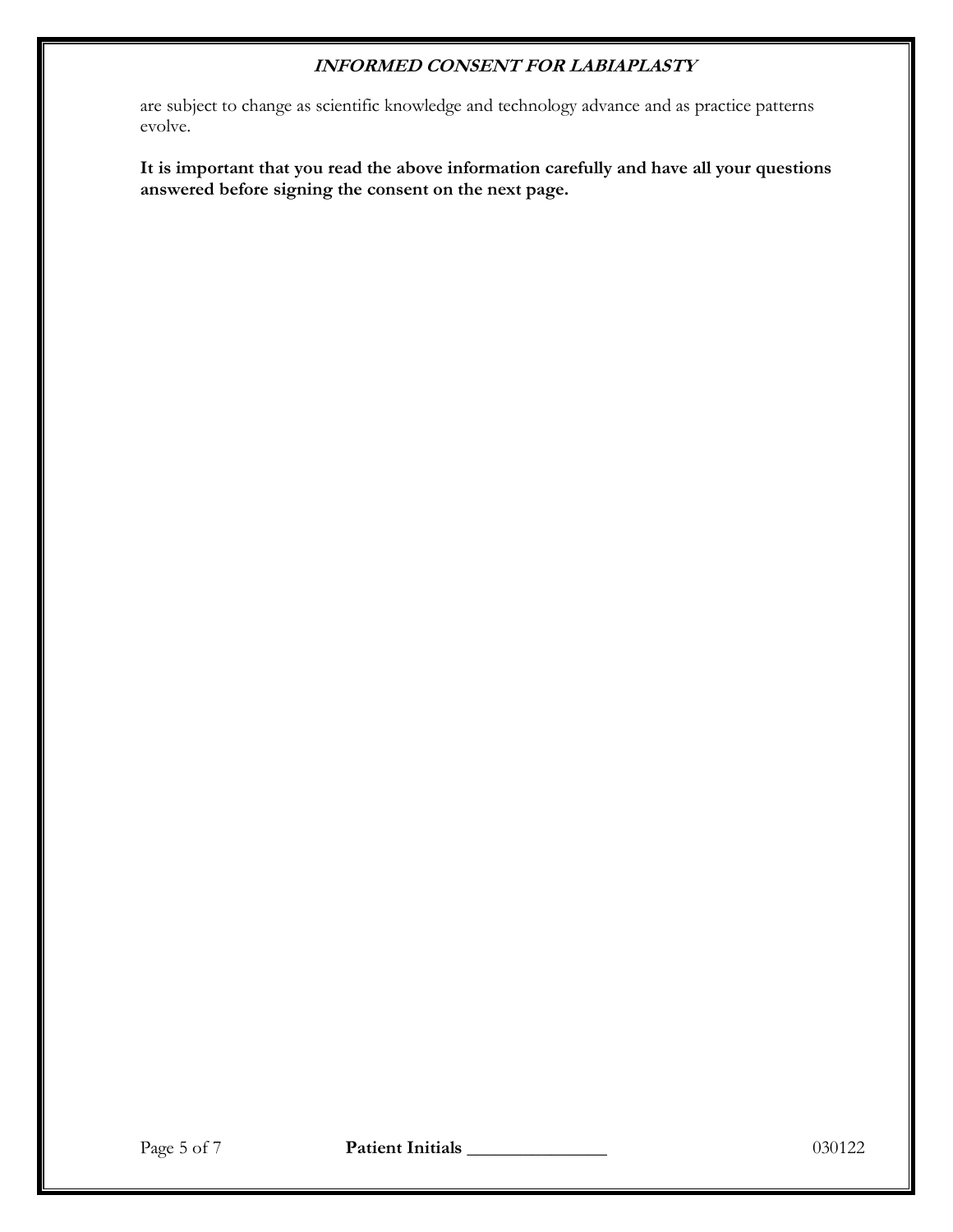### **CONSENT FOR SURGERY/ PROCEDURE or TREATMENT**

1. I hereby authorize Dr. Karol Gutowski and/or Dr. Andrea Martin, and such assistants as may be selected to perform the following procedure or treatment:

#### **LABIAPLASTY**

### I have received the following information sheet: **INFORMED CONSENT FOR LABIAPLASTY**

- 2. I recognize that during the course of the operation and medical treatment or anesthesia, unforeseen conditions may necessitate different procedures than those above. I therefore authorize the above physician(s) and assistants or designees to perform such other procedures that are in the exercise of his or her professional judgment necessary and desirable. The authority granted under this paragraph shall include all conditions that require treatment and are not known to my physician(s) at the time the procedure is begun.
- 3. I consent to the administration of such anesthetics considered necessary or advisable. I understand that all forms of anesthesia involve risks, and the possibility of complications, or injury.
- 4. I acknowledge that no guarantee has been given by anyone as to the results that may be obtained.
- 5. I consent to the photographing and video recording of the operation(s) or procedure(s) to be performed, including appropriate portions of my body, for medical, scientific or educational purposes, provided my identity is not revealed by the pictures.
- 6. For purposes of advancing medical education, I consent to the admittance of observers to the operating room.
- 7. I consent to the disposal of any tissue, medical devices or body parts which may be removed.
- 8. I authorize the release of my Social Security number to appropriate agencies for legal reporting and medical-device registration, if applicable.
- 9. IT HAS BEEN EXPLAINED TO ME IN A WAY THAT I UNDERSTAND:
	- a. THE ABOVE TREATMENT OR PROCEDURE TO BE UNDERTAKEN
	- b. THERE MAY BE ALTERNATIVE PROCEDURES OR METHODS OF TREATMENT
	- c. THERE ARE RISKS TO THE PROCEDURE OR TREATMENT PROPOSED

\_\_\_\_\_\_\_\_\_\_\_\_\_\_\_\_\_\_\_\_\_\_\_\_\_\_\_\_\_\_\_\_\_\_\_\_\_\_\_\_\_\_\_\_\_\_\_\_\_\_\_\_\_\_\_\_\_\_\_\_\_\_\_\_\_\_\_\_\_\_

\_\_\_\_\_\_\_\_\_\_\_\_\_\_\_\_\_\_\_\_\_\_\_\_\_\_\_\_\_\_\_\_\_\_\_\_\_\_\_\_\_\_\_\_\_\_\_\_\_\_\_\_\_\_\_\_\_\_\_\_\_\_\_\_\_\_\_\_\_\_

I CONSENT TO THE TREATMENT OR PROCEDURE AND THE ABOVE LISTED ITEMS (1-9). I AM SATISFIED WITH THE EXPLANATION.

Patient or Person Authorized to Sign for Patient

\_\_\_\_\_\_\_\_\_\_\_\_\_\_\_\_\_\_ \_\_\_\_\_\_\_\_\_\_\_\_\_\_\_\_\_\_

Witness

Date Time

Page 6 of 7 **Patient Initials 1998 Patient Initials** 1030122